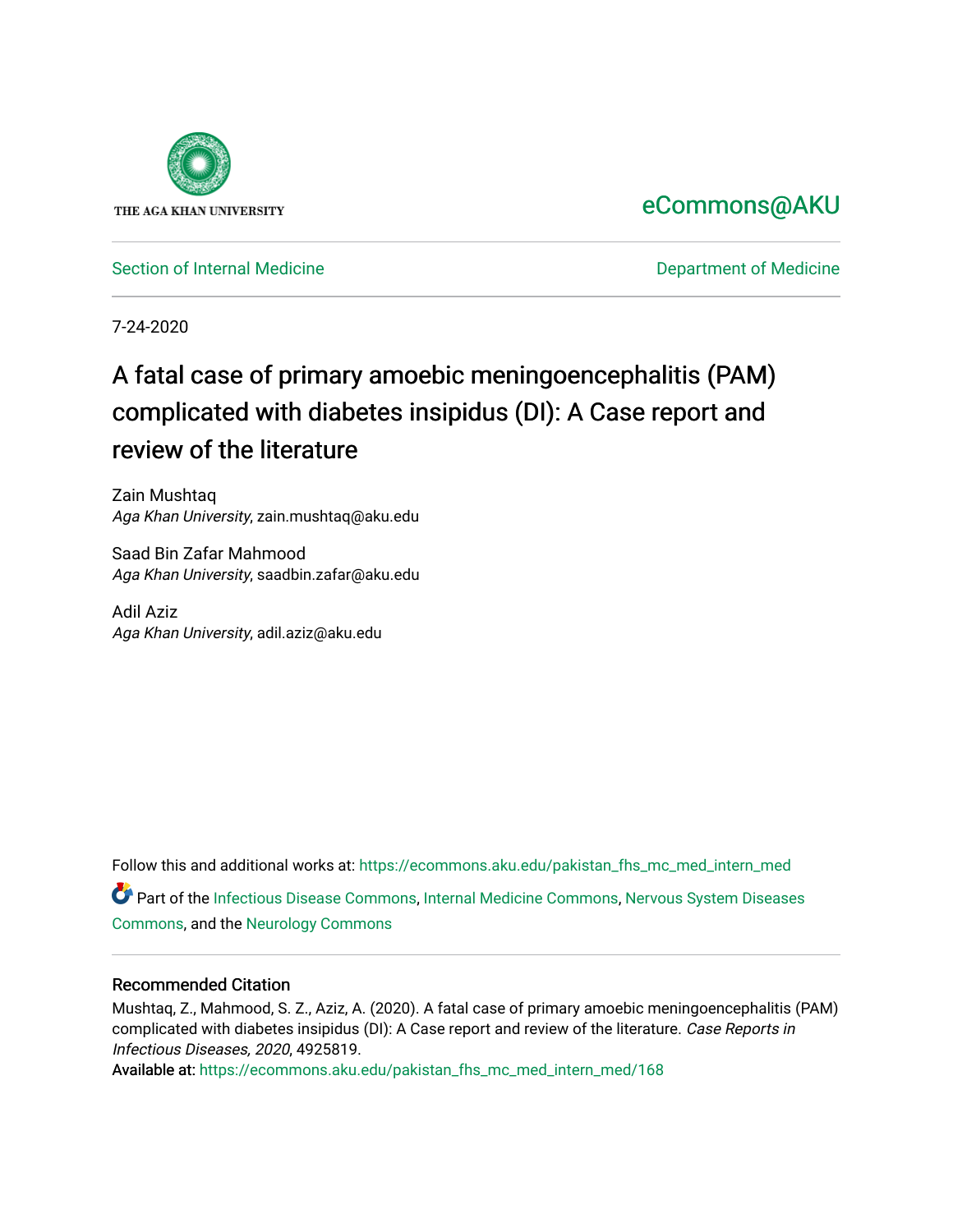# *Case Report*

# **A Fatal Case of Primary Amoebic Meningoencephalitis (PAM) Complicated with Diabetes Insipidus (DI): A Case Report and Review of the Literature**

## **Muhammad Zain Mushtaq , Saad Bin Zafar Mahmood, and Adil Aziz**

*Department of Medicine, Aga Khan University Hospital, Stadium Road, Karachi, Pakistan*

Correspondence should be addressed to Muhammad Zain Mushtaq; [zainmushtaq194@gmail.com](mailto:zainmushtaq194@gmail.com)

Received 14 February 2020; Accepted 10 July 2020; Published 24 July 2020

Academic Editor: Larry M. Bush

Copyright © 2020 Muhammad Zain Mushtaq et al. This is an open access article distributed under the [Creative Commons](https://creativecommons.org/licenses/by/4.0/) [Attribution License](https://creativecommons.org/licenses/by/4.0/), which permits unrestricted use, distribution, and reproduction in any medium, provided the original work is properly cited.

*Naegleria fowleri* is a highly infective free-living amoeba usually isolated from soil and fresh water and is primarily found to infect the central nervous system (CNS) resulting in primary amoebic meningoencephalitis (PAM). PAM as a cause of meningitis is often overlooked for other, more common causes of meningitis. Despite all the advances in antimicrobial therapy and supportive care systems, the mortality rate of this rare infection remains above 95% with the bulk of the cases being found in developed countries. We are presenting a case of a 44-year-old male with fever, worsening headache, and generalized weakness. Lumbar puncture showed a raised leucocyte count of 1100/*µ*L with predominant polymorphonuclear cells, and wet mount prep for *Naegleria fowleri* was positive further confirmed with PCR. The patient was started Intravenous (IV) and intrathecal amphotericin-B, Per Oral (PO) miltefosine, IV rifampin, IV fluconazole, and IV dexamethasone. However, the patient started producing urine at 300–500 ml/hour. The patient's sodium levels increased from 144 to 175 mmol/L in 12 hours with raised serum osmolality and decreased urine osmolality and urine sodium. The patient was started on PO desmopressin of 0.2 micrograms twice daily after which his urine output dropped to 60-80 ml/hour and sodium decreased from 175 to 162 and, later 155 mmol/L; however, the patient expired. PAM is a rare and extremely fatal illness, but with increasing incidence now being reported in developing countries as a result of better diagnostics. DI is a very rare complication reported in these patients leading to poor outcome. The complication of diabetes insipidus (DI) has not been extensively studied in patients having PAM. Only three cases have been reported with this complication. No mechanism has been mentioned in the literature behind the development of DI in these patients, and no study has mentioned laboratory details of DI as mentioned in this report.

## **1. Introduction**

*Naegleria fowleri* is a highly infective free-living amoeba usually isolated from soil and fresh water mostly during summer times when higher temperatures provide a conductive environment for its growth and proliferation [\[1](#page-3-0), [2](#page-3-0)]. *Naegleria fowleri* was first found in 1899 and is primarily found to infect the central nervous system (CNS) resulting in primary amoebic meningoencephalitis (PAM) [[3\]](#page-3-0). Infections with *Naegleria fowleri* are primarily associated with exposure to fresh water during recreational and religious (ablution) activities; however, inadequately chlorinated water supply at homes and in swimming pools are now fast

becoming possible causes for infections with the organism  $[1, 3]$ . The organism enters the body via the nasal cavity when contaminated water is deeply inhaled. It follows the olfactory nerve, moving along the cribriform plate and invades the CNS via the olfactory neuroepithelium and cribriform plate, causing an infection clinically resembling acute bacterial meningitis (ABM) [[1](#page-3-0), [2](#page-3-0)]. PAM, as a cause of meningitis, is often overlooked for other, more common causes of meningitis [[4\]](#page-3-0). Despite all the advances in antimicrobial therapy and supportive care systems, the mortality rate of this rare infection remains above 95% with the bulk of the cases being found in developed countries as infections in developing countries remain mostly undiagnosed [[3\]](#page-3-0). We describe here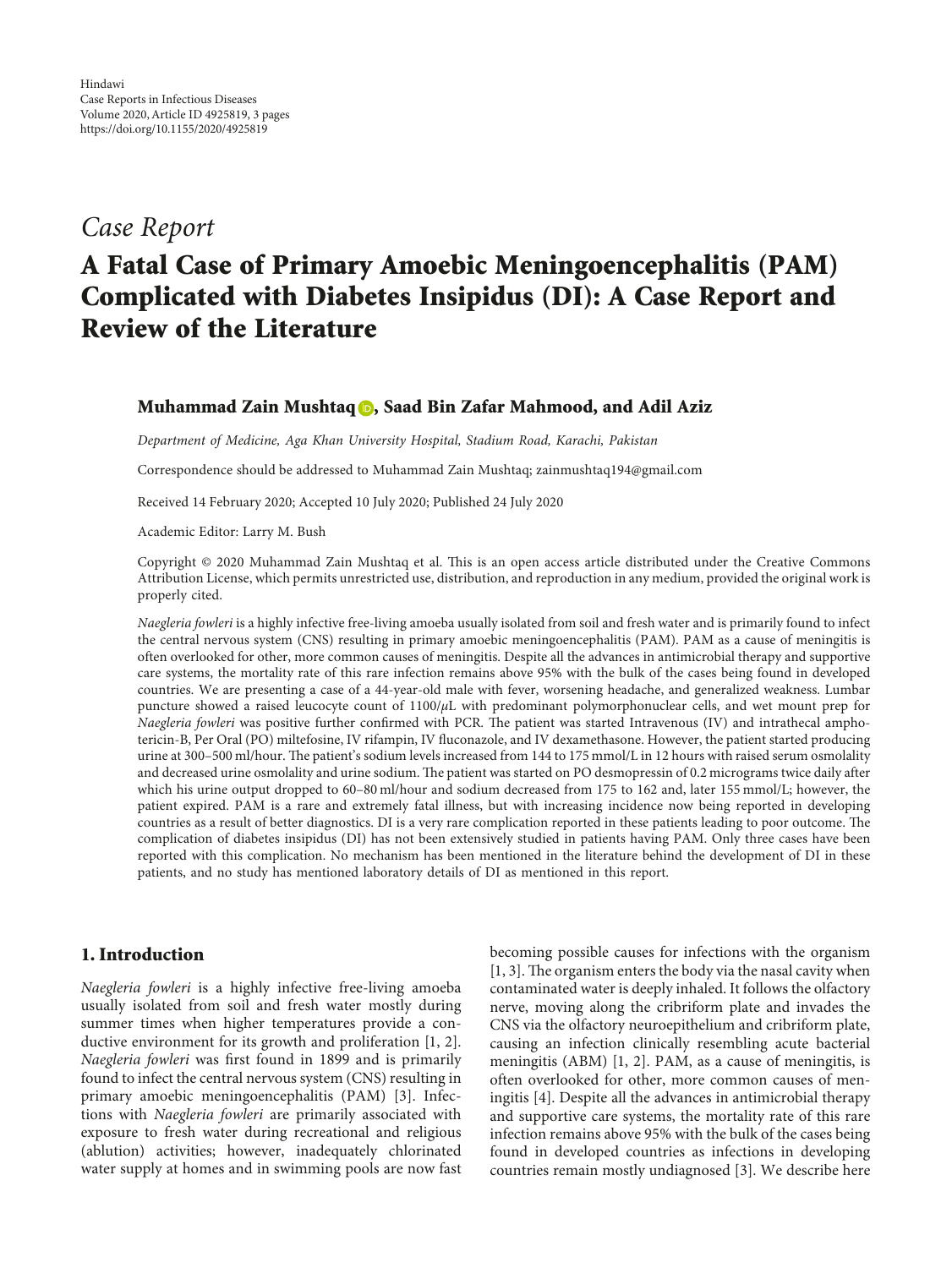a case of *Naegleria fowleri* complicated with diabetes insipidus (DI). To the best of our knowledge, only three such cases have been reported in the literature worldwide but all of them being either children or adolescent [[5–7\]](#page-3-0).

#### **2. Case Presentation**

A previously healthy 44-year-old male with no prior comorbidities presented to emergency with a 2-day history of fever, worsening headache, and generalized weakness. He had no history of exposure to pool water. Examination revealed a Glasgow coma scale (GCS) of 14/15 with no focal deficit or neck stiffness. Laboratory workup was sent which showed leukocytosis  $13.3 \times 109$ /L. Rest of the investigations are summarized in Table 1. Computed tomography (CT) scan brain was performed which was reported normal. Lumbar puncture was performed which showed a raised opening pressure of 20 cm of water and had a raised leucocyte count of 1100/*µ*L with predominant polymorphonuclear cells of 60% with a very high protein of 241 mg/dl and low glucose, i.e.,  $30 \text{ mg/dl}$  (Table 2). The BioFire filmarray Polymerase chain reaction (PCR) was negative for bacteria and viruses, but wet mount prep for *Naegleria fowleri* was positive which was further confirmed with PCR.

The patient was started on Primary amebic meningoencephalitis (PAM) protocol which included Intravenous (IV) and intrathecal amphotericin-B, Per Oral (PO) miltefosine, IV rifampin, IV fluconazole, and IV dexamethasone. He was electively intubated and shifted to the intensive care unit (ICU). A repeat CT scan after 24 hours of hospital stay was performed which did not show any infarct or bleed but did show marked cerebral edema. He was started on mannitol 30 grams every 8 hours, which was stopped after 48 hours.

During the ICU stay, the patient remained on mechanical ventilation and was deeply sedated with agents, IV propofol and midazolam. Antiepileptic drug IV levetiracetam was added empirically, and an Electroencephalogram (EEG) was obtained which showed theta and delta slowing down with no epileptiform activity. He was kept well hydrated during the ICU stay, and continuous feeding was carried out through a nasogastric tube.

On the 3rd hospital day, the patient started producing urine at 300–500 ml/hour (he made a urine output of more than 7 liters in 24 hours). His sodium levels increased from 144 mmol/L to 175 mmol/L in 12 hours. His urea was 18 mg/ dl, ionized calcium was 4.88 mg/dl, and blood sugar levels were 171 mg/dl. He was well hydrated with IV ringer lactate. Serum and urinary osmolality were performed which were 332 mosm/kg and 204 mosm/kg, respectively. Urine sodium was less than 10 mEq/L. He was started on PO desmopressin of 0.2 micrograms twice daily after which his urine output dropped to 60–80 ml/hour and sodium decreased from 175 to 162 and, later, 155 mmol/L. On the 4th hospital day, he went in asystole and died. His family had decided for Do Not Resuscitate (DNR) during the ICU admission keeping in view of the poor outcome of primary amoebic meningoencephalitis.

Table 1: Investigation details on day 1. Total leucocyte count  $13.6 \times 109$  (L)

| Neutrophils            | 92.3%                  |
|------------------------|------------------------|
| Lymphocytes            | 4.3%                   |
| Monocytes              | 3.3%                   |
| Eosinophils            | $0\%$                  |
| Random blood sugar     | $147 \,\mathrm{mg/dL}$ |
| Malaria parasite (ICT) | Negative               |
| Blood culture          | Negative               |

Table 2: Cerebrospinal fluid detailed report on day 1.

| Red blood cell count<br>$0~(\mu L)$<br>Gram stain<br>India ink<br>Crypotococcal antigen<br>Negative<br>Wet prep for Naegleria<br>Positive<br>Naegleria fowleri by PCR<br>Positive | White blood cell count | 1166 ( $\mu$ L) |
|-----------------------------------------------------------------------------------------------------------------------------------------------------------------------------------|------------------------|-----------------|
|                                                                                                                                                                                   |                        |                 |
|                                                                                                                                                                                   |                        | Negative        |
|                                                                                                                                                                                   |                        | Negative        |
|                                                                                                                                                                                   |                        |                 |
|                                                                                                                                                                                   |                        |                 |
|                                                                                                                                                                                   |                        |                 |

#### **3. Discussion**

The first ever case of primary amoebic meningoencephalitis (PAM) to be reported in the literature was back in 1965 by Fowler and Carter in Australia [\[8\]](#page-3-0). Since then, around 200 total cases have been reported worldwide with the majority of the cases being reported to have come from the United States of America (USA) approximating around 138 back in  $2015$  [[9, 10](#page-3-0)]. The first reported case in Pakistan was in 2008 [\[11](#page-3-0)]. Previous studies have demonstrated that PAM has a partiality to the male gender; however, no scientific explanation is there to support it  $[12]$  $[12]$ . The primetime for infection with the amoeba is during summer when temperatures are high and water recreational activities are up to the maximum [\[1, 2\]](#page-3-0). However, as per the literature, the majority of the cases from Pakistan have exposure to *Naegleria fowleri* via tap water and not through pool water [[2](#page-3-0)]. In our case report, the patient presented in April 2019; however, he had no previous history of exposure to pool water.

The presenting clinical symptoms of PAM are quite similar to those of acute bacterial meningitis such as headache, fever, nausea, and vomiting, followed by altered consciousness and seizures  $[1, 9]$  $[1, 9]$  $[1, 9]$ . This is also one of the reasons that majority of the cases remain undiagnosed resulting in such a low reported incidence of the disease. Our patient also presented with fever and headache; however, he did not have any neurological focal deficits. The diagnosis of *Naegleria fowleri* is predominantly based on the presence of trophozoites in the cerebrospinal fluid (CSF) detected via the trichome or giemsa stain. The other findings of CSF analysis including raised opening pressure are not very specific to PAM [\[9\]](#page-3-0).

The complication of diabetes insipidus (DI) has not been extensively studied in patients having PAM. Only three cases have been reported with this complication  $[5-7]$ . The first reported instance was from 1969 of a 24-year-old boy who had a swimming pool exposure 6 days prior to developing symptoms and expired after 5 days of hospital stay developing DI as a complication during hospital stay. He also had